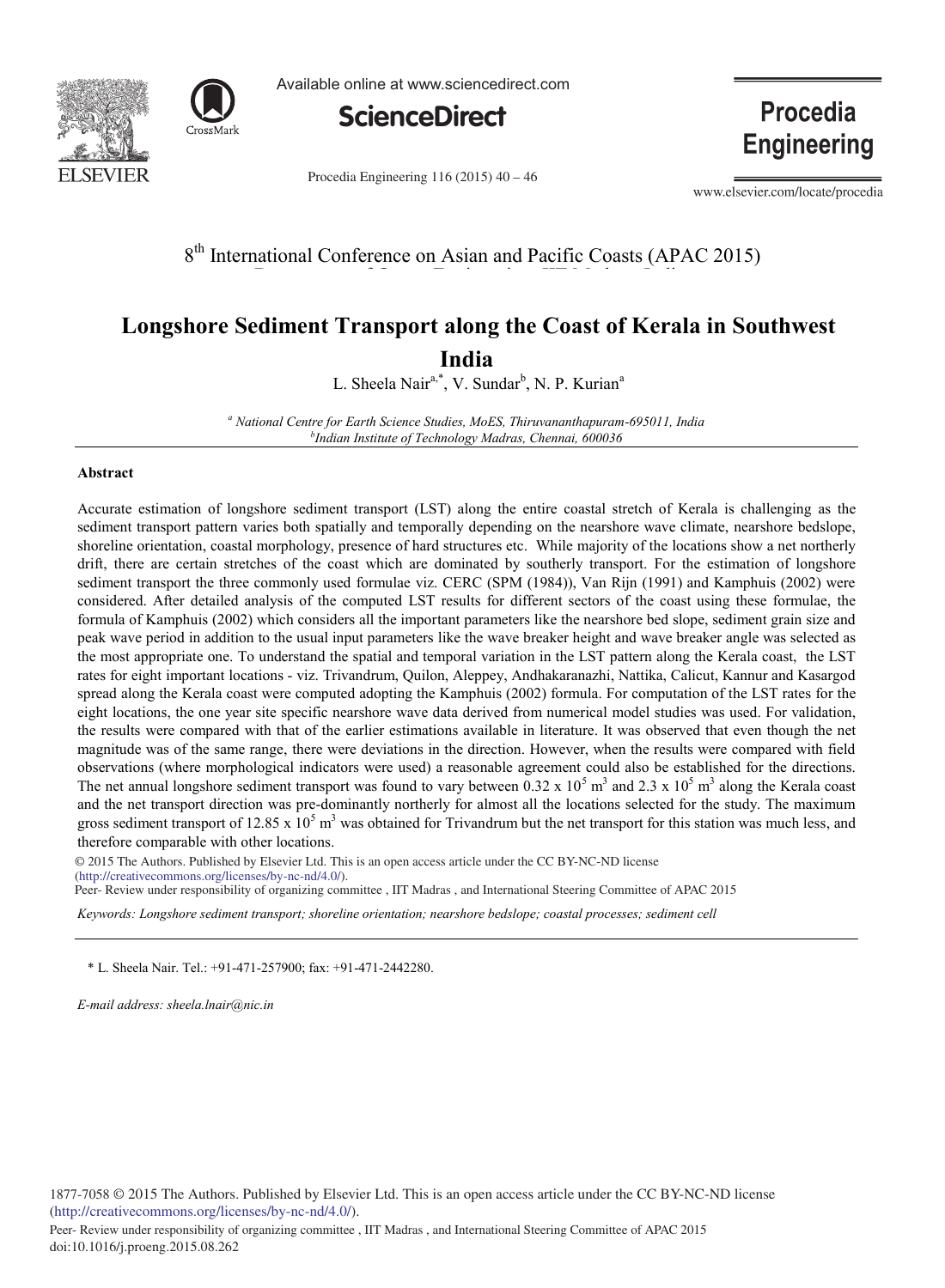#### **1. Introduction**

Different methods are available for the estimation of longshore sediment transport in the surf zone region. Many of the formulae proposed by earlier researchers were developed on the basis of experimental work for a short duration or field conditions that existed along a particular stretch of the coast which may be unique. Hence, for proper assessment or estimation of the Longshore Sediment Transport (LST) for a coast, it is essential that the underlying processes and factors responsible for the changes are critically examined. Studies that combine both field and empirical results, however, are limited. The present study is an attempt made in this direction to select the most appropriate method for reliable estimation of longshore sediment transport along the Kerala coast.

#### **2. Review of the existing methods and its application for the Kerala coast**

For an accurate estimation of the longshore sediment transport, it is essential that the boundaries both in the alongshore and offshore directions have to be defined appropriately so that the nearshore coastal processes are represented well. The maximum alongshore extent or length of the coastal stretch that can be considered depends on several factors which includes variation in shoreline orientation, nearshore bathymetry, presence of artificial or natural projections like breakwaters/headlands, other hard structures like seawalls, groins, offshore breakwaters which are usually provided as part of shore protection or harbour/port development activities. Apart from these, the nearshore hydrodynamic data, viz., waves, wind, current and tides also are major deciding factors. The cross-shore extent of the segment to be considered also depends on all these factors as mentioned above. For the present study the entire Kerala coast was broadly divided into four major Sediment Cells as shown in Fig. 1 adopting the sediment cell concept of Van Rjin (1997). The orientations of the four sediment cells (SC) designated as SC - I to SC- IV with respect to North as well as their respective beach slopes and sediment characteristics are presented in Table 2. The southernmost cell SC-I represents a high energy sector with the Poovar inlet in Trivandrum, and Thangassery headland at Kollam as the southern and northern boundaries respectively. For the second cell, SC - II with medium to low energy conditions, the southern and northern boundaries are the Thangassery headland and Munambam inlet in Cochin respectively. Similarly, the third and fourth Sediment Cells - SC III and SC - IV which again represent a combination of medium to low wave energy conditions have the Nandhi Hills headland in Calicut and the Manjeswar inlet in Kasargod as their respective northern boundaries; whereas the southern boundary of these cells are same as the northern boundary of the previous cell. Each of this Sediment Cell can be further divided into sub-cells again based on the same criteria for accurate estimation of LST, particularly at locations where there is a significant change in shoreline orientation and nearshore bed slope.

In the present study, initially the CERC formula (Shore Protection Manual, 1984), the formulae proposed by Van Rijn (2001) and Kamphuis (2002) were considered. To test the reliability of the results computed using the above mentioned formulae for the Kerala coast, the LST rates were calculated for certain pre-defined locations for which field data were available. The results were then compared with the field observations and also with the data quoted in literature. On comparing the results with the field data, the formula proposed by Kamphuis as presented in the next section (Eqn. 1) gave reliable results both for magnitude and direction, whereas the LST rates estimates made using the other two formulae (results not presented) were considerably high (of the order of 2 to 5 times in magnitude). This may be due to the fact that several parameters such as bed slope, peak wave period and sediment grain size that can influence the LST, are not being considered in the formula. The accuracy of the LST transport estimated using CERC formula is believed to be  $\pm$  30-50 percent (Smith et al., (2004)). However the direction predicted by CERC was found to be more reliable compared to that obtained using the formula of Van Rijn (1991).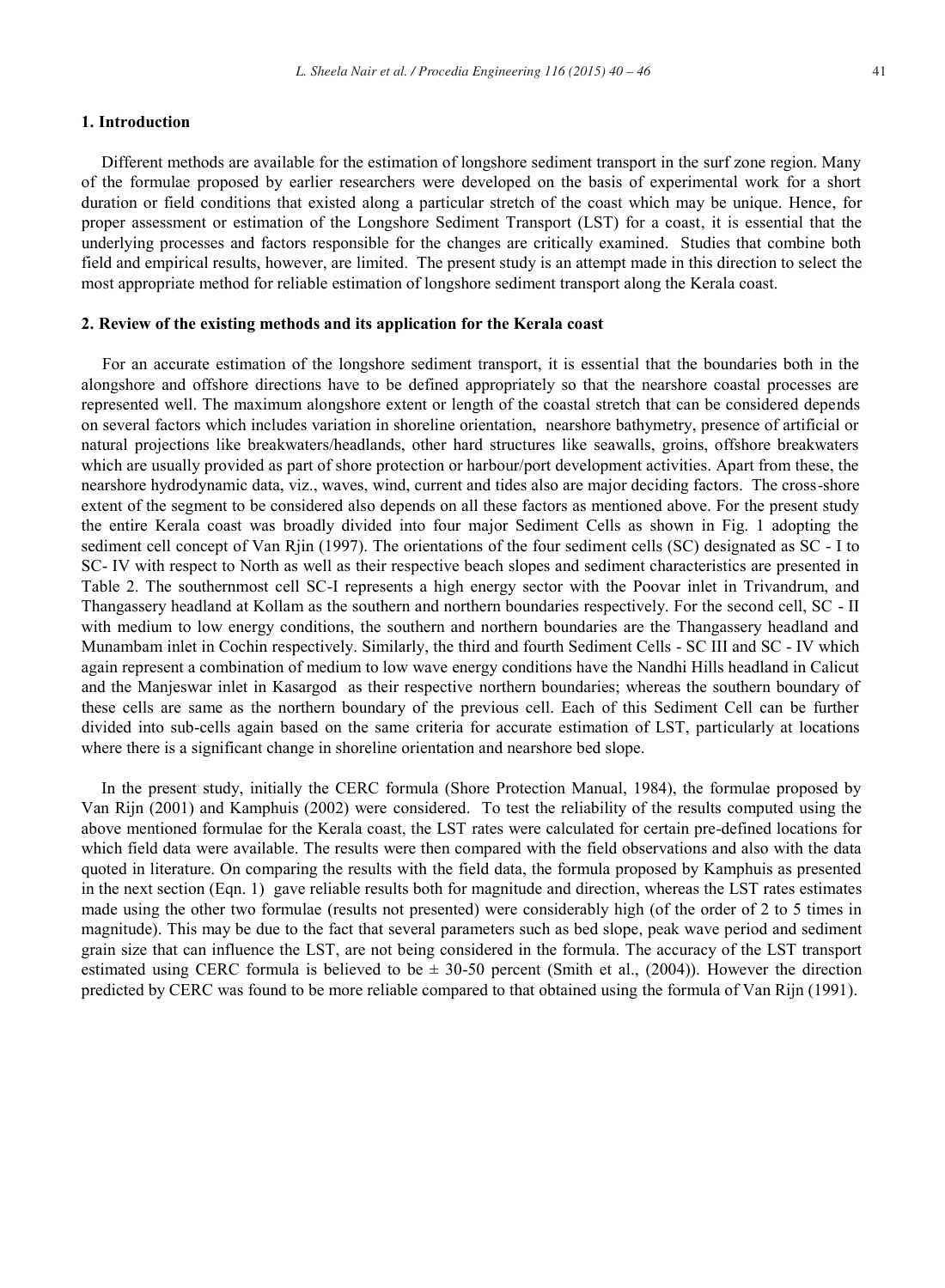



Table 1 Shoreline orientation, wave condition, nearshore bed slope and grain size of each Sediment Cell

| Sediment Cell | Average Shoreline<br>Orientation $(^{\circ}w.r.t N)$ | Wave climate  | Average nearshore<br>slope | Average Grain size<br>(mm) |
|---------------|------------------------------------------------------|---------------|----------------------------|----------------------------|
|               | 228                                                  | High          | $0.005 - 0.05$             | $0.34 - 0.37$              |
| Н             | 255                                                  | Medium to low | $0.005 - 0.003$            | $0.24 - 0.31$              |
| Ш             | 250                                                  | Medium to low | $0.002 - 0.003$            | $0.20 - 0.30$              |
| IV            | 248                                                  | Medium to low | $0.002 - 0.004$            | $0.24 - 0.3$               |

### **3. Kamphuis Formula**

The formula proposed by Kamphuis (2002) given in Eqn. (1) below has been used for the calculation of the LST along different stretches of the Kerala coast. The formula takes into account all the important parameters like wave breaker height, wave breaker direction, sediment grain size, bed slope and also the effect of swells (included in the form of peak wave period) which is very important for the Kerala coast as it is mostly dominated by swell waves.

$$
Q_{\text{vol}} = 6.4 \times 10^4 \, \text{H}_{\text{sbr}}^2 \, \text{T}_{\text{op}}^{1.5} \, \text{m}_b^{0.75} \, \text{D}_{50}^{-0.25} \, \sin^{0.6} \left( 2\theta_{\text{br}} \right) \tag{1}
$$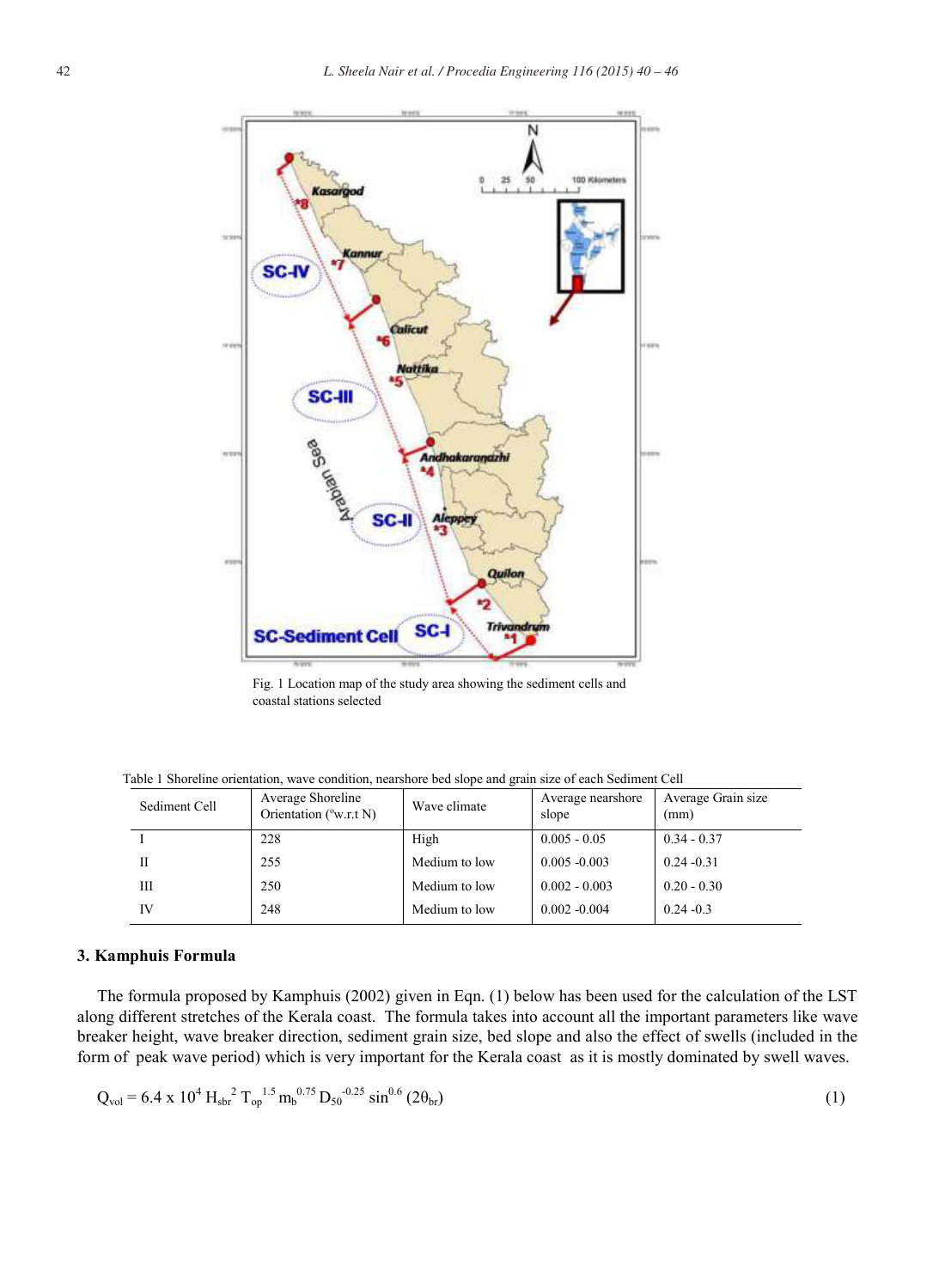where,  $Q_{vol}$  is the total immersed volume in m<sup>3</sup>/year, H<sub>sbr</sub> - breaker wave height,  $T_{op}$  is the peak wave period, m<sub>b</sub> bottom slope up to two wave lengths offshore of the breaker line,  $D_{50}$  mean grain size and  $\theta_{\rm br}$  is the breaker angle with respect to the shore normal.

#### **4. Estimation of LST along the Kerala coast**

The computed net longshore sediment transport rates using the Kamphuis (2002) formula for the 8 locations viz. Trivandrum, Quilon, Aleppey, Andhakaranazhi, Nattika, Calicut, Kannur and Kasargod along the Kerala coast are compared with the predictions of Sajeev et al. (1997) in Fig. 2. The difference in the magnitudes is mainly due to the adoption of visually observed data (one data per day) by Sajeev et al. (1997) and the variations in nearshore bathymetry and grain size which were not considered by the earlier researchers. For the present work, the site specific nearshore wave data (presented in Table 2) derived from numerical model studies carried out using the Spectral Wave (SW) module of the MIKE 21 modelling system for simulating the wave transformation from offshore to the nearshore region have been used. The derived wave data used for the present study was also pertaining to the same one year period of March 1991 - February 1992 as considered in the earlier studies conducted by Sajeev et al. (1997). The derived wave data obtained from the numerical model results were compared with the measured nearshore wave data available with CESS for selected locations as reported by Baba and Kurian (1988) and it was found that the range, average value and overall trend gave reasonably good match. Since the nearshore measured wave data available with CESS did not pertain to the same year one to one comparison could not be made. The computed monthly longshore sediment transport rates and the annual gross/net transport for each of the eight locations mentioned above are presented in Tables 3(a) and 3(b) respectively**.** It is observed that the direction of net LST obtained by the present study deviates from the results of earlier researchers but corroborates well with the field observations (given by morphological indicators and the monthly shoreline variation plots prepared after conducting shoreline survey). According to Sajeev et al. (1997) for all the stations except Trivandrum, Aleppey and Nattika, the net annual transport is southerly, whereas, the present study gives net northerly transport at seven stations except South Eravipuram in Quilon, where, it is southerly.

|       | Mean significant wave height (m) |           |           |            | Mean Wave Direction (deg) |           |           |            |
|-------|----------------------------------|-----------|-----------|------------|---------------------------|-----------|-----------|------------|
|       | $SC-I$                           | $SC - II$ | $SC-III$  | $SC - IV$  | $SC-I$                    | $SC - II$ | SC-III    | $SC - IV$  |
| Month | (Trivandrum)                     | (Aleppey) | (Nattika) | (Kasargod) | (Trivandrum)              | (Aleppey) | (Nattika) | (Kasargod) |
| Jan.  | 0.78                             | 0.75      | 0.73      | 0.75       | 214                       | 221       | 222       | 219        |
| Feb.  | 0.71                             | 0.68      | 0.67      | 0.69       | 216                       | 225       | 226       | 223        |
| Mar.  | 0.91                             | 0.86      | 0.84      | 0.87       | 213                       | 222       | 223       | 220        |
| April | 1.51                             | 1.41      | 1.38      | 1.43       | 215                       | 226       | 226       | 223        |
| May   | 1.30                             | 1.22      | 1.20      | 1.24       | 215                       | 225       | 226       | 223        |
| June  | 2.59                             | 2.51      | 2.45      | 2.51       | 235                       | 246       | 246       | 242        |
| July  | 2.54                             | 2.52      | 2.44      | 2.49       | 240                       | 250       | 250       | 247        |
| Aug.  | 2.34                             | 2.25      | 2.19      | 2.26       | 230                       | 240       | 240       | 237        |
| Sep.  | 1.59                             | 1.49      | 1.46      | 1.51       | 216                       | 226       | 227       | 224        |
| Oct.  | 1.30                             | 1.23      | 1.20      | 1.24       | 216                       | 224       | 225       | 222        |
| Nov.  | 0.94                             | 0.89      | 0.87      | 0.90       | 213                       | 221       | 222       | 219        |
| Dec.  | 0.97                             | 0.92      | 0.90      | 0.93       | 215                       | 224       | 225       | 222        |

Table 2 Derived offshore wave data at 20m water depth for representative locations in the four Sediment Cells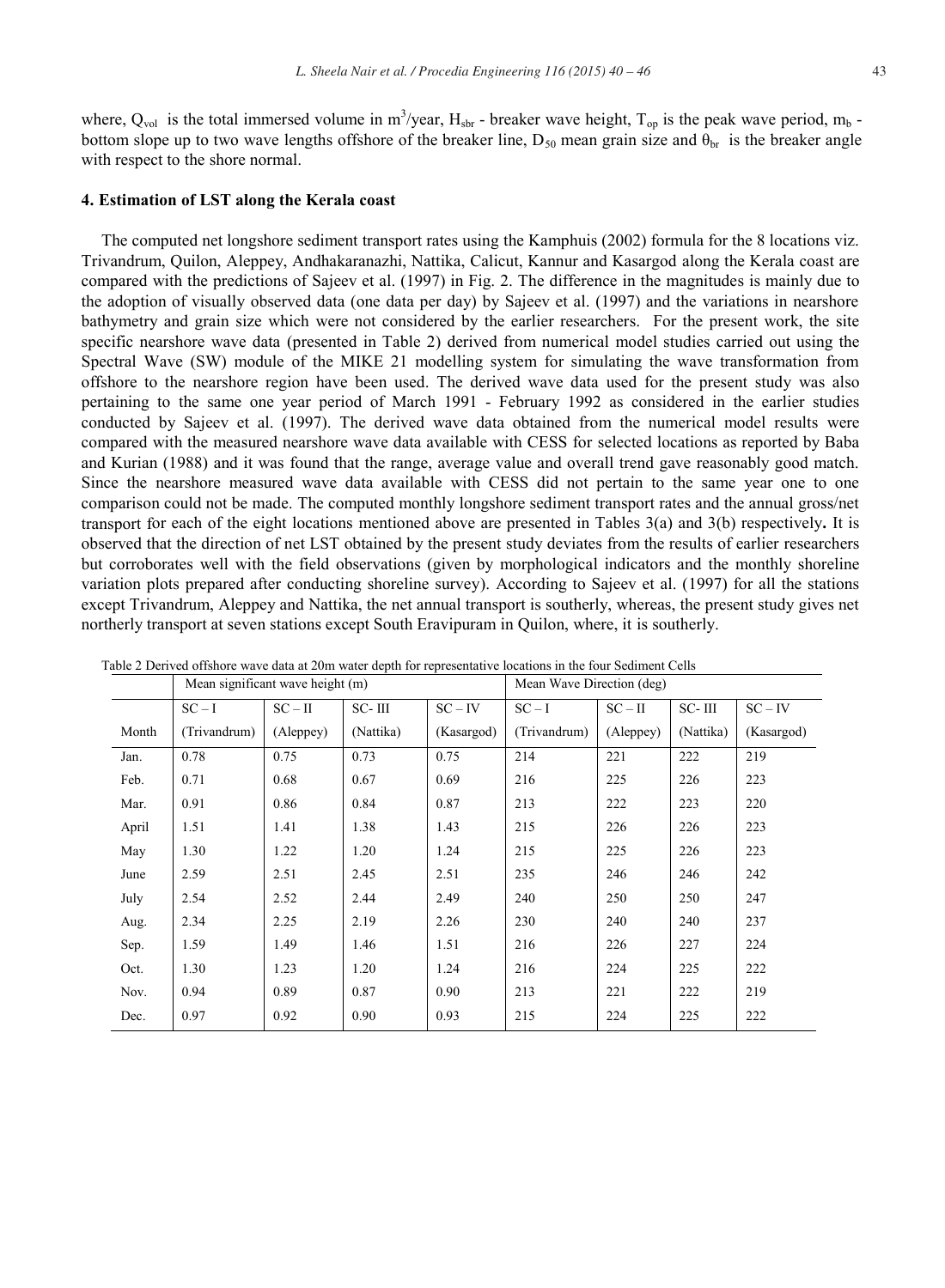

coast

Table 3(a) Monthly LST (x  $10^5$  m<sup>3</sup>) at the eight locations along the Kerala coast computed using one year offshore wave data

| Month | 1       | 2A (South) | 2B (North) | 3    | $\overline{4}$ | 5       | 6       | 7       | 8       |
|-------|---------|------------|------------|------|----------------|---------|---------|---------|---------|
| Jan.  | 0.39    | 0.06       | 0.13       | 0.07 | 0.06           | 0.07    | 0.07    | 0.06    | 0.09    |
| Feb.  | 0.29    | 0.04       | 0.10       | 0.06 | 0.05           | 0.06    | 0.06    | 0.05    | 0.07    |
| Mar.  | 0.55    | 0.10       | 0.19       | 0.10 | 0.08           | 0.09    | 0.10    | 0.08    | 0.12    |
| April | 1.40    | 0.21       | 0.49       | 0.25 | 0.21           | 0.22    | 0.24    | 0.21    | 0.31    |
| May   | 1.02    | 0.15       | 0.34       | 0.20 | 0.17           | 0.17    | 0.18    | 0.15    | 0.23    |
| June  | $-2.31$ | $-0.90$    | $-0.82$    | 0.36 | 0.39           | $-0.10$ | 0.20    | $-0.13$ | 0.30    |
| July  | $-2.66$ | $-1.03$    | $-0.80$    | 0.25 | 0.32           | $-0.22$ | $-0.08$ | $-0.23$ | $-0.07$ |
| Aug.  | $-0.96$ | $-0.70$    | $-0.43$    | 0.37 | 0.37           | 0.17    | 0.26    | 0.11    | 0.37    |
| Sep.  | 1.31    | 0.16       | 0.44       | 0.26 | 0.21           | 0.22    | 0.23    | 0.20    | 0.31    |
| Oct.  | 0.82    | 0.10       | 0.29       | 0.17 | 0.11           | 0.15    | 0.15    | 0.13    | 0.20    |
| Nov.  | 0.52    | 0.09       | 0.18       | 0.10 | 0.07           | 0.09    | 0.10    | 0.08    | 0.12    |
| Dec.  | 0.61    | 0.08       | 0.21       | 0.11 | 0.08           | 0.11    | 0.11    | 0.09    | 0.14    |

Table 3(b) Computed annual gross and net LST  $(x 10<sup>5</sup> m<sup>3</sup>)$  for the 8 locations

| <b>LST</b> |       | 2A (South) | 2B (North) | ◡    |             | ◡    |      |      | v    |
|------------|-------|------------|------------|------|-------------|------|------|------|------|
| Gross      | 12.85 | 3.62       | 4.42       | 2.29 | 212<br>2.12 | 1.69 | 1.76 | 1.53 | 2.34 |
| Net        | 0.99  | 1.64       | 0.32       | 2.30 | 2.12        | 1.04 | 1.60 | 0.82 | 2.19 |

Note: Negative sign indicates southerly transport and vice versa

The net transport direction is very sensitive to the shoreline orientation and this can be explained by taking Quilon in south Kerala as a typical example. The net LST computed for a location south of Eravipuram in Quilon is southerly, whereas, it is northerly towards north of Eravipuram. The results are presented in Table 3(b). The magnitude of the net northerly transport increases towards the Thangassery headland and this can be easily validated by comparing with the fairly wide Quilon beach seen to the south of Thangassery harbour as shown in Fig. 3(a) (the headland forms the northern boundary of the harbour). The high rate of erosion along the Eravipuram-Thanni sector as seen in Fig. 3(b) can be easily attributed to the divergence in the LST between the above two locations (south and north).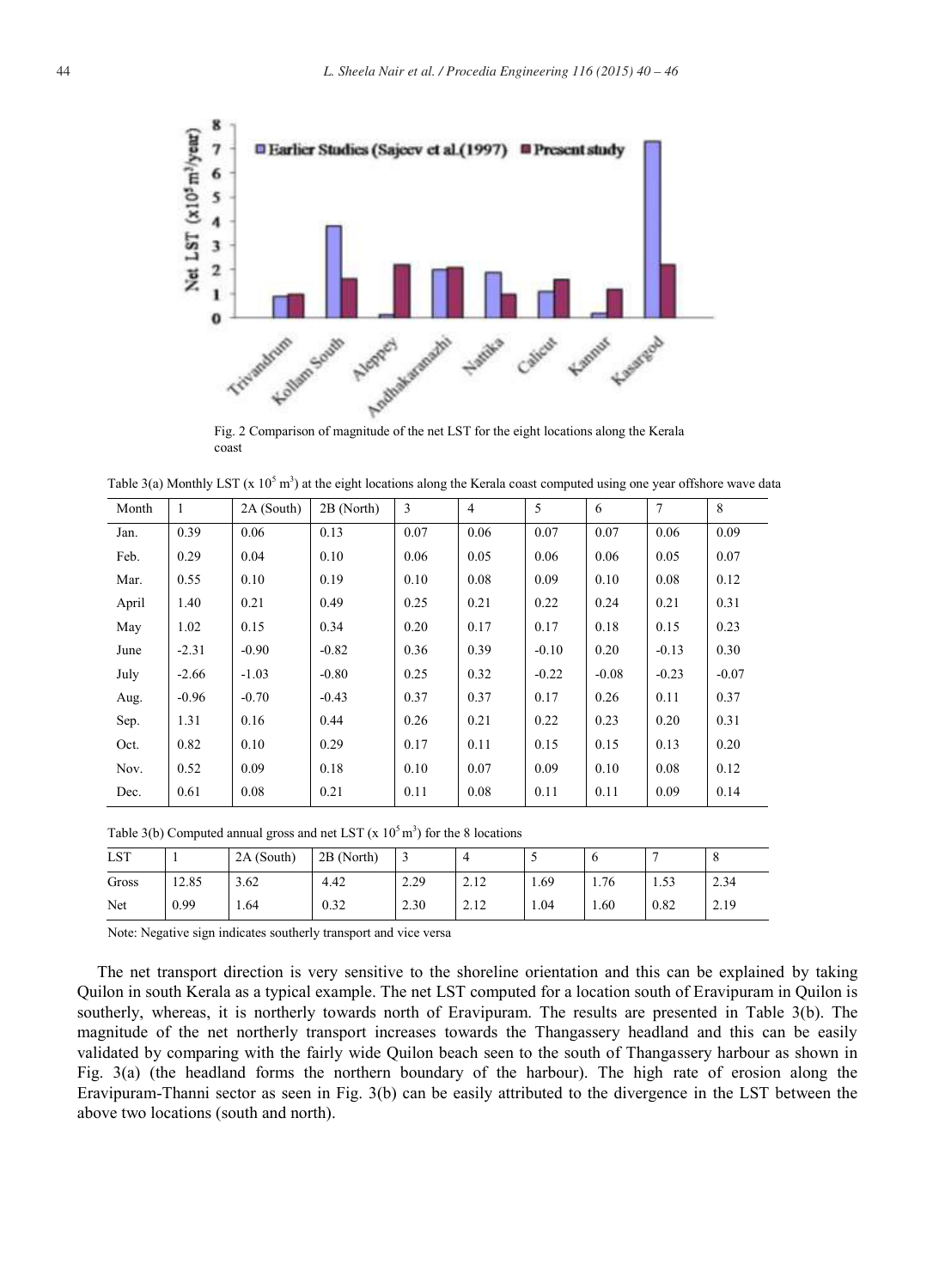The accuracy of the LST rate estimated using the present method is certainly more than the earlier methods as the wave data used for the estimation of LST is the site specific nearshore wave data at 20m water depth derived from numerical model studies. The nearshore bed slope and the grain size used for the study are again site specific data which have been compiled from various sources. This also includes the shallow water depth data obtained from the nearshore bathymetric survey conducted for selected locations and sediment analysis data of beach samples collected during the period 2012-14.

From the results, it can be seen that the magnitude of monthly transport is comparatively more for the southern stations of Trivandrum and Quilon. This can be attributed to the high energy conditions and steep nearshore slope along this sector of the coast. At Aleppey and Andhakaranazhi stations located further north, the transport is northerly throughout the year and the magnitude of the transport computed for the Aleppey station is on the higher side compared to the values reported in literature (Sajeev et al., 1997). This is because the earlier studies were based on visually observed data and the occurrence of mud banks was also reported during the monsoon season (June-August) of the period of study. Since for the present computation, simulated site specific offshore wave data extracted at 20 m water depth from numerical model results were used, the effect of mud banks on the nearshore wave climate was not accounted. Hameed (1988) based on field observations had reported that that the wave heights can be as low as 0.4 m during the occurrence of mud banks. This usually happens after a period of rigorous wave activity during the initial stages of monsoon (June). As a result of the high wave activity, the fine grained sediments (combination of silt and clay) which are normally present in the shallow water region of the mud bank areas are brought into suspension. A corresponding increase in the turbidity and viscosity of the surrounding water are also observed due to the increase in the suspended sediment concentration. Mud banks used to occur regularly during the monsoon season along the coastal sector extending from north of Kayamkulam inlet to Calicut (Thomas et al. 2013). But in recent years there has been a reduction in the occurrence of mud banks along the central and north Kerala coast. The influence of mud banks can be easily accounted in the LST computation using the Kamphuis formula by reducing the wave height to 40-50 % of the present value. The longshore transport rates when computed with this reduction in wave height compares well with the earlier values reported for mud bank areas.

The annual net and gross longshore transport direction computed using the formula of Kamphuis (2002) is northerly at all the selected stations except Quilon. Even though, the gross annual transport near the southernmost station of Trivandrum is maximum (12.8 x  $10^5$  m<sup>3</sup>), the net transport (0.99 x  $10^5$  m<sup>3</sup>) is less and comparable with other stations. The net annual longshore sediment transport is predominantly towards north along the Kerala coast, even though, during the monsoon months of June-July the sediment transport is consistently towards the south at almost all the locations. The net annual longshore transport varies between  $0.32 \times 10^5$  m<sup>3</sup> and  $2.30 \times 10^5$  m<sup>3</sup> along the Kerala coast. The variation in monthly LST magnitude is considerable when the monthly transport rates for the 8 locations are compared. The results show that for a high energy location the variation can be 8-11 times more than that for a location with moderate to low wave conditions during the monsoon season while it is 3 - 5 times during the non-monsoon periods. The breaker angles with respect to the shore normal are also higher for the northern region which can be attributed to the decrease in bed slope in the nearshore region.



Fig. 3 (a) Wide beach to the south of Thangassery harbour and (b) Erosion along the Eravipuram-Thanni coastal sector located a few km to the south of the Thangassery harbour